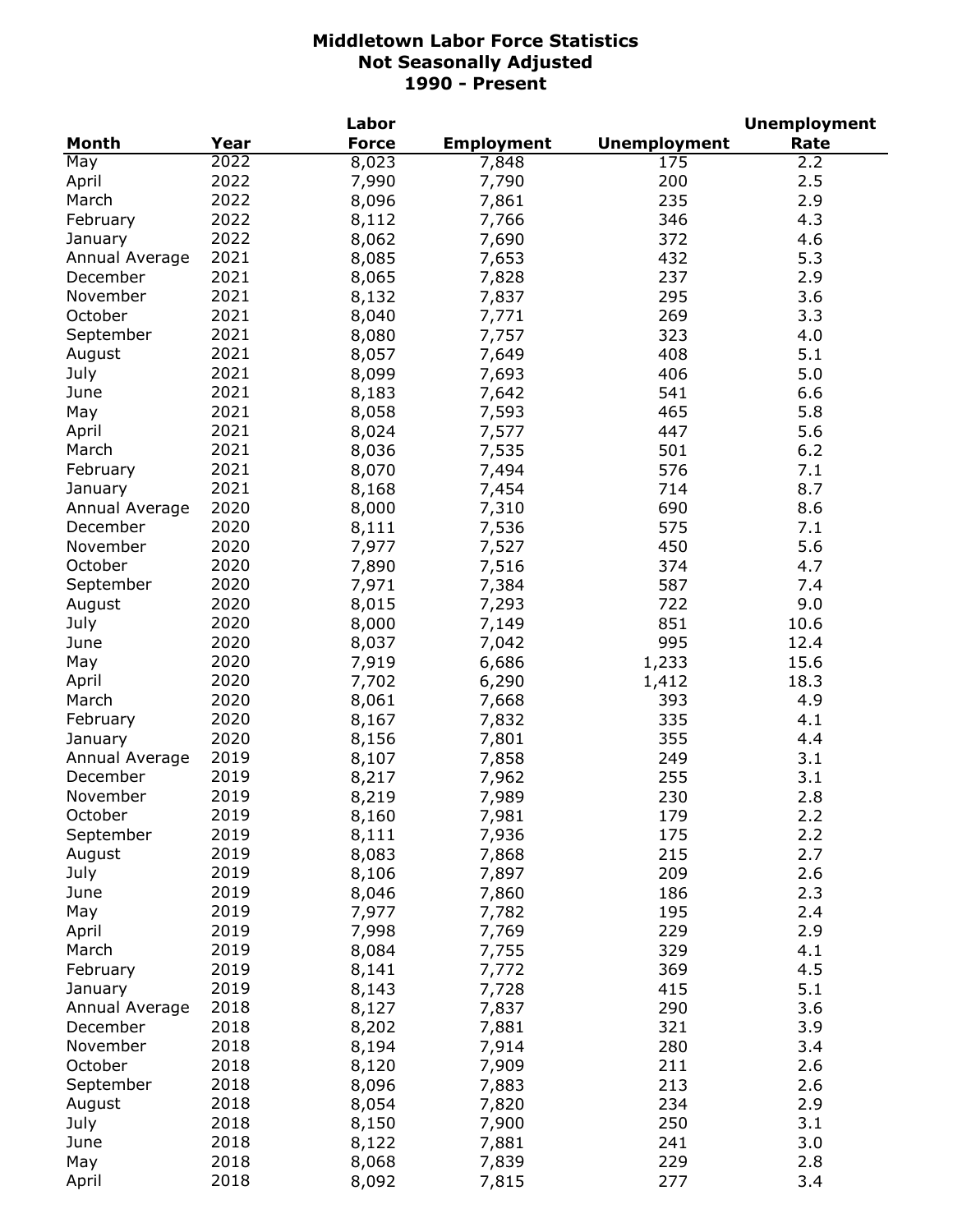|                |      | Labor        |                   |                     | <b>Unemployment</b> |
|----------------|------|--------------|-------------------|---------------------|---------------------|
| Month          | Year | <b>Force</b> | <b>Employment</b> | <b>Unemployment</b> | Rate                |
| March          | 2018 | 8,124        | 7,767             | 357                 | 4.4                 |
| February       | 2018 | 8,181        | 7,754             | 427                 | 5.2                 |
| January        | 2018 | 8,118        | 7,681             | 437                 | 5.4                 |
| Annual Average | 2017 | 8,134        | 7,814             | 320                 | 3.9                 |
| December       | 2017 | 8,191        | 7,863             | 328                 | 4.0                 |
| November       | 2017 | 8,193        | 7,875             | 318                 | 3.9                 |
| October        | 2017 | 8,092        | 7,866             | 226                 | 2.8                 |
| September      | 2017 | 8,100        | 7,883             | 217                 | 2.7                 |
| August         | 2017 | 8,084        | 7,803             | 281                 | 3.5                 |
| July           | 2017 | 8,127        | 7,845             | 282                 | 3.5                 |
| June           | 2017 | 8,105        |                   | 261                 | 3.2                 |
|                | 2017 |              | 7,844             |                     | 3.2                 |
| May            |      | 8,048        | 7,788             | 260                 |                     |
| April          | 2017 | 8,090        | 7,796             | 294                 | 3.6                 |
| March          | 2017 | 8,161        | 7,767             | 394                 | 4.8                 |
| February       | 2017 | 8,208        | 7,738             | 470                 | 5.7                 |
| January        | 2017 | 8,198        | 7,694             | 504                 | 6.1                 |
| Annual Average | 2016 | 7,905        | 7,526             | 379                 | 4.8                 |
| December       | 2016 | 7,949        | 7,606             | 343                 | 4.3                 |
| November       | 2016 | 7,968        | 7,620             | 348                 | 4.4                 |
| October        | 2016 | 7,876        | 7,598             | 278                 | 3.5                 |
| September      | 2016 | 7,852        | 7,547             | 305                 | 3.9                 |
| August         | 2016 | 7,878        | 7,534             | 344                 | 4.4                 |
| July           | 2016 | 7,914        | 7,571             | 343                 | 4.3                 |
| June           | 2016 | 7,906        | 7,570             | 336                 | 4.2                 |
| May            | 2016 | 7,864        | 7,481             | 383                 | 4.9                 |
| April          | 2016 | 7,884        | 7,494             | 390                 | 4.9                 |
| March          | 2016 | 7,927        | 7,463             | 464                 | 5.9                 |
| February       | 2016 | 7,937        | 7,436             | 501                 | 6.3                 |
| January        | 2016 | 7,901        | 7,389             | 512                 | 6.5                 |
| Annual Average | 2015 | 7,954        | 7,524             | 430                 | 5.4                 |
| December       | 2015 | 7,959        | 7,571             | 388                 | 4.9                 |
| November       | 2015 | 7,964        | 7,563             | 401                 | 5.0                 |
| October        | 2015 | 7,899        | 7,560             | 339                 | 4.3                 |
| September      | 2015 | 7,855        | 7,522             | 333                 | 4.2                 |
| August         | 2015 | 7,924        | 7,528             | 396                 | 5.0                 |
| July           | 2015 | 7,972        | 7,564             | 408                 | 5.1                 |
| June           | 2015 | 7,941        | 7,578             | 363                 | 4.6                 |
| May            | 2015 | 7,923        | 7,526             | 397                 | 5.0                 |
| April          | 2015 | 7,928        | 7,521             | 407                 | 5.1                 |
| March          | 2015 | 7,979        |                   | 516                 | 6.5                 |
|                |      |              | 7,463             |                     |                     |
| February       | 2015 | 8,038        | 7,465             | 573                 | 7.1                 |
| January        | 2015 | 8,074        | 7,432             | 642                 | 8.0                 |
| Annual Average | 2014 | 7,995        | 7,435             | 560                 | 7.0                 |
| December       | 2014 | 8,046        | 7,565             | 481                 | 6.0                 |
| November       | 2014 | 8,037        | 7,556             | 481                 | 6.0                 |
| October        | 2014 | 7,984        | 7,557             | 427                 | 5.3                 |
| September      | 2014 | 7,920        | 7,482             | 438                 | 5.5                 |
| August         | 2014 | 7,982        | 7,471             | 511                 | 6.4                 |
| July           | 2014 | 8,008        | 7,487             | 521                 | 6.5                 |
| June           | 2014 | 7,948        | 7,498             | 450                 | 5.7                 |
| May            | 2014 | 7,902        | 7,389             | 513                 | 6.5                 |
| April          | 2014 | 7,914        | 7,367             | 547                 | 6.9                 |
| March          | 2014 | 8,027        | 7,312             | 715                 | 8.9                 |
| February       | 2014 | 8,088        | 7,298             | 790                 | 9.8                 |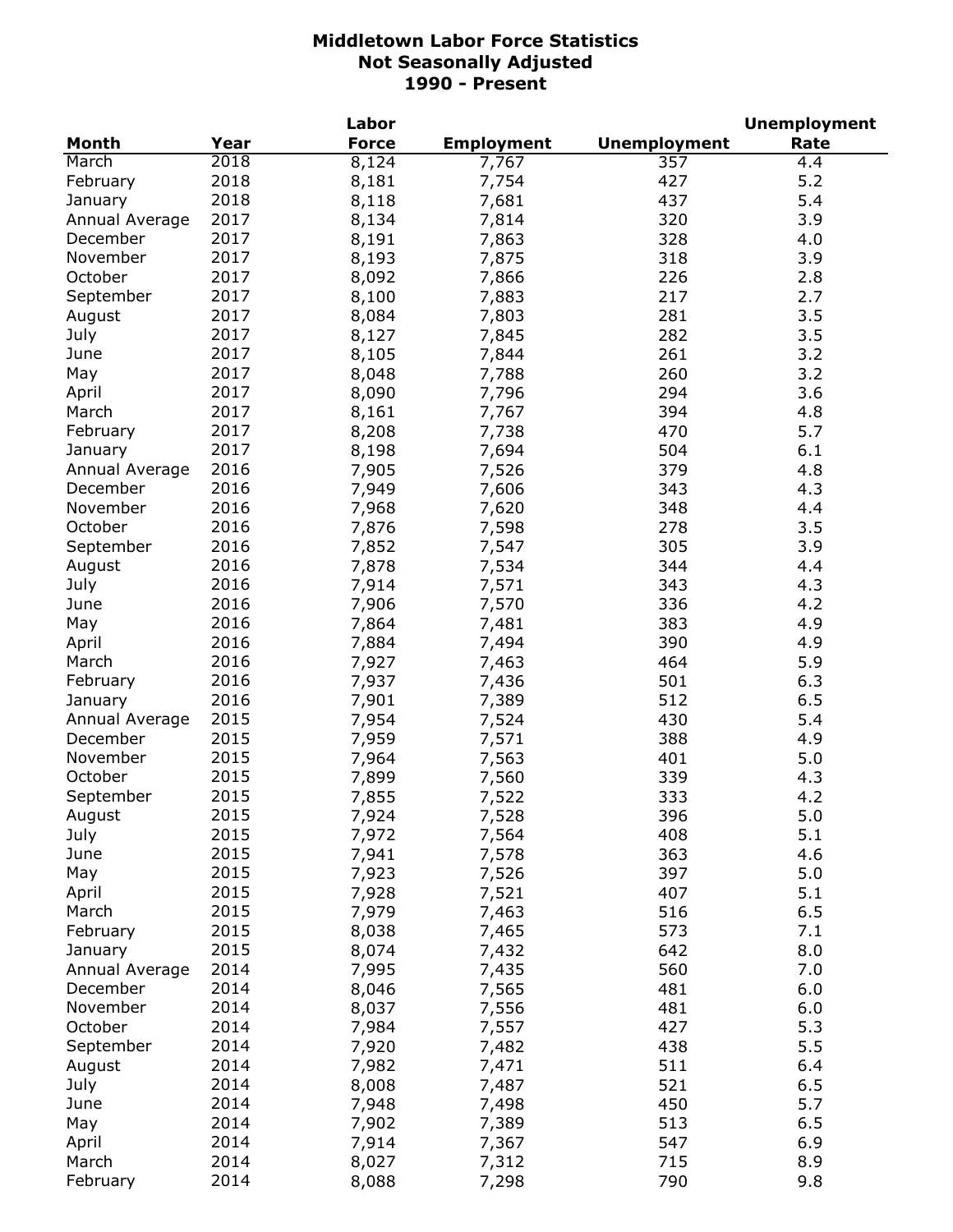|                |      | Labor        |                   |                     | <b>Unemployment</b> |
|----------------|------|--------------|-------------------|---------------------|---------------------|
| <b>Month</b>   | Year | <b>Force</b> | <b>Employment</b> | <b>Unemployment</b> | Rate                |
| January        | 2014 | 8,086        | 7,243             | 843                 | 10.4                |
| Annual Average | 2013 | 8,080        | 7,370             | 710                 | 8.8                 |
| December       | 2013 | 8,127        | 7,407             | 720                 | 8.9                 |
| November       | 2013 | 8,158        | 7,433             | 725                 | 8.9                 |
| October        | 2013 | 8,046        | 7,395             | 651                 | 8.1                 |
| September      | 2013 | 7,987        | 7,389             | 598                 | 7.5                 |
| August         | 2013 | 8,004        | 7,368             | 636                 | 7.9                 |
| July           | 2013 | 8,058        | 7,412             | 646                 | 8.0                 |
| June           | 2013 | 8,053        | 7,429             | 624                 | 7.7                 |
| May            | 2013 | 7,934        | 7,341             | 593                 | 7.5                 |
| April          | 2013 | 8,018        | 7,340             | 678                 | 8.5                 |
| March          | 2013 | 8,103        | 7,297             | 806                 | 9.9                 |
|                | 2013 | 8,209        |                   | 881                 |                     |
| February       |      |              | 7,328             |                     | 10.7                |
| January        | 2013 | 8,259        | 7,297             | 962                 | 11.6                |
| Annual Average | 2012 | 8,069        | 7,304             | 765                 | 9.5                 |
| December       | 2012 | 8,194        | 7,440             | 754                 | 9.2                 |
| November       | 2012 | 8,175        | 7,431             | 744                 | 9.1                 |
| October        | 2012 | 8,138        | 7,459             | 679                 | 8.3                 |
| September      | 2012 | 8,022        | 7,395             | 627                 | 7.8                 |
| August         | 2012 | 8,009        | 7,337             | 672                 | 8.4                 |
| July           | 2012 | 8,027        | 7,333             | 694                 | 8.6                 |
| June           | 2012 | 7,960        | 7,336             | 624                 | 7.8                 |
| May            | 2012 | 7,887        | 7,260             | 627                 | 7.9                 |
| April          | 2012 | 7,932        | 7,212             | 720                 | 9.1                 |
| March          | 2012 | 8,070        | 7,167             | 903                 | 11.2                |
| February       | 2012 | 8,184        | 7,153             | 1,031               | 12.6                |
| January        | 2012 | 8,232        | 7,124             | 1,108               | 13.5                |
| Annual Average | 2011 | 8,092        | 7,272             | 820                 | 10.1                |
| December       | 2011 | 8,188        | 7,295             | 893                 | 10.9                |
| November       | 2011 | 8,121        | 7,323             | 798                 | 9.8                 |
| October        | 2011 | 8,037        | 7,311             | 726                 | 9.0                 |
| September      | 2011 | 7,956        | 7,269             | 687                 | 8.6                 |
| August         | 2011 | 8,015        | 7,278             | 737                 | 9.2                 |
| July           | 2011 | 7,979        | 7,285             | 694                 | 8.7                 |
| June           | 2011 | 8,033        | 7,324             | 709                 | 8.8                 |
| May            | 2011 | 7,959        | 7,257             | 702                 | 8.8                 |
| April          | 2011 | 8,035        | 7,268             | 767                 | 9.5                 |
| March          | 2011 | 8,184        | 7,225             | 959                 | 11.7                |
| February       | 2011 | 8,276        | 7,211             | 1,065               | 12.9                |
| January        | 2011 | 8,315        | 7,217             | 1,098               | 13.2                |
| Annual Average | 2010 | 8,185        | 7,339             | 846                 | 10.3                |
| December       | 2010 | 8,304        | 7,365             | 939                 | 11.3                |
| November       | 2010 | 8,264        | 7,374             | 890                 | 10.8                |
| October        | 2010 | 8,158        | 7,380             | 778                 | 9.5                 |
|                |      |              |                   |                     |                     |
| September      | 2010 | 8,142        | 7,386             | 756                 | 9.3                 |
| August         | 2010 | 8,160        | 7,406             | 754                 | 9.2                 |
| July           | 2010 | 8,147        | 7,416             | 731                 | 9.0                 |
| June           | 2010 | 8,079        | 7,406             | 673                 | 8.3                 |
| May            | 2010 | 8,019        | 7,323             | 696                 | 8.7                 |
| April          | 2010 | 8,079        | 7,327             | 752                 | 9.3                 |
| March          | 2010 | 8,259        | 7,249             | 1,010               | 12.2                |
| February       | 2010 | 8,291        | 7,225             | 1,066               | 12.9                |
| January        | 2010 | 8,317        | 7,208             | 1,109               | 13.3                |
| Annual Average | 2009 | 8,123        | 7,304             | 819                 | 10.1                |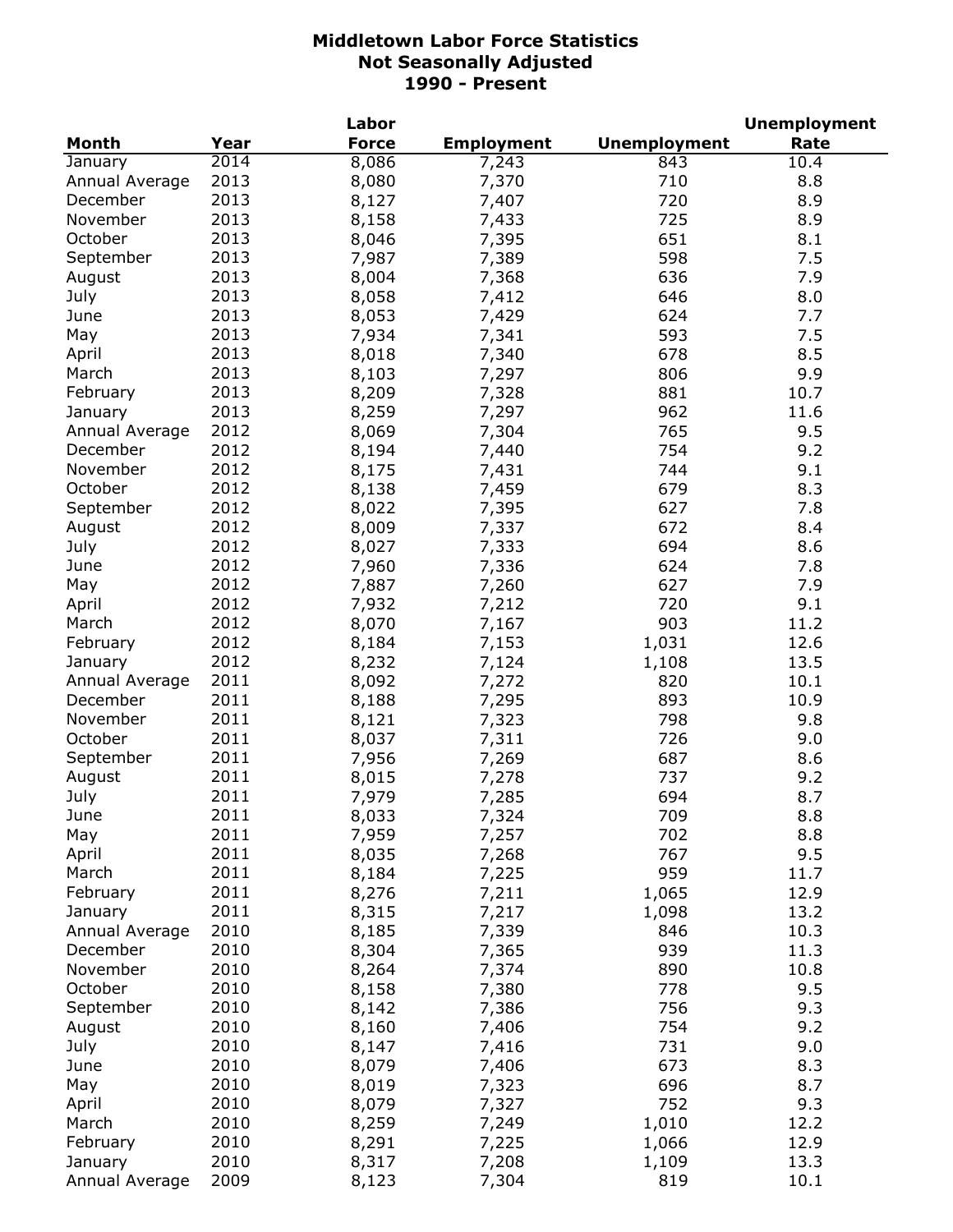|                |      | Labor        |                   |                     | <b>Unemployment</b> |
|----------------|------|--------------|-------------------|---------------------|---------------------|
| <b>Month</b>   | Year | <b>Force</b> | <b>Employment</b> | <b>Unemployment</b> | Rate                |
| December       | 2009 | 8,201        | 7,282             | $\overline{919}$    | 11.2                |
| November       | 2009 | 8,228        | 7,342             | 886                 | 10.8                |
| October        | 2009 | 8,163        | 7,302             | 861                 | 10.5                |
| September      | 2009 | 8,053        | 7,289             | 764                 | 9.5                 |
| August         | 2009 | 8,143        | 7,343             | 800                 | 9.8                 |
| July           | 2009 | 8,095        | 7,380             | 715                 | 8.8                 |
| June           | 2009 | 8,071        | 7,368             | 703                 | 8.7                 |
| May            | 2009 | 7,974        | 7,266             | 708                 | 8.9                 |
| April          | 2009 | 8,035        | 7,286             | 749                 | 9.3                 |
| March          | 2009 | 8,153        | 7,253             | 900                 | 11.0                |
| February       | 2009 | 8,177        | 7,269             | 908                 | 11.1                |
| January        | 2009 | 8,191        | 7,272             | 919                 | 11.2                |
| Annual Average | 2008 | 8,169        | 7,636             | 533                 | 6.5                 |
| December       | 2008 |              |                   | 704                 | 8.6                 |
|                |      | 8,218        | 7,514             | 620                 | 7.5                 |
| November       | 2008 | 8,213        | 7,593             |                     | 6.6                 |
| October        | 2008 | 8,136        | 7,597             | 539                 |                     |
| September      | 2008 | 8,084        | 7,604             | 480                 | 5.9                 |
| August         | 2008 | 8,151        | 7,620             | 531                 | 6.5                 |
| July           | 2008 | 8,177        | 7,691             | 486                 | 5.9                 |
| June           | 2008 | 8,158        | 7,710             | 448                 | 5.5                 |
| May            | 2008 | 8,070        | 7,629             | 441                 | 5.5                 |
| April          | 2008 | 8,122        | 7,684             | 438                 | 5.4                 |
| March          | 2008 | 8,175        | 7,652             | 523                 | 6.4                 |
| February       | 2008 | 8,211        | 7,650             | 561                 | 6.8                 |
| January        | 2008 | 8,306        | 7,687             | 619                 | 7.5                 |
| Annual Average | 2007 | 8,272        | 7,906             | 366                 | 4.4                 |
| December       | 2007 | 8,305        | 7,883             | 422                 | 5.1                 |
| November       | 2007 | 8,311        | 7,949             | 362                 | 4.4                 |
| October        | 2007 | 8,241        | 7,929             | 312                 | 3.8                 |
| September      | 2007 | 8,207        | 7,924             | 283                 | 3.4                 |
| August         | 2007 | 8,251        | 7,897             | 354                 | 4.3                 |
| July           | 2007 | 8,305        | 7,952             | 353                 | 4.3                 |
| June           | 2007 | 8,291        | 7,975             | 316                 | 3.8                 |
| May            | 2007 | 8,222        | 7,888             | 334                 | 4.1                 |
| April          | 2007 | 8,216        | 7,873             | 343                 | 4.2                 |
| March          | 2007 | 8,262        | 7,876             | 386                 | 4.7                 |
| February       | 2007 | 8,306        | 7,863             | 443                 | 5.3                 |
| January        | 2007 | 8,341        | 7,862             | 479                 | 5.7                 |
| Annual Average | 2006 | 8,309        | 7,911             | 398                 | 4.8                 |
| December       | 2006 | 8,362        | 8,021             | 341                 | 4.1                 |
| November       | 2006 | 8,381        | 8,028             | 353                 | 4.2                 |
| October        | 2006 | 8,322        | 8,007             | 315                 | 3.8                 |
| September      | 2006 | 8,263        | 7,960             | 303                 | 3.7                 |
| August         | 2006 | 8,318        | 7,945             | 373                 | 4.5                 |
|                | 2006 | 8,351        | 7,962             | 389                 | 4.7                 |
| July           |      |              |                   | 363                 | 4.4                 |
| June           | 2006 | 8,323        | 7,960             |                     |                     |
| May            | 2006 | 8,216        | 7,862             | 354                 | 4.3                 |
| April          | 2006 | 8,244        | 7,845             | 399                 | 4.8                 |
| March          | 2006 | 8,270        | 7,796             | 474                 | 5.7                 |
| February       | 2006 | 8,317        | 7,775             | 542                 | 6.5                 |
| January        | 2006 | 8,336        | 7,771             | 565                 | 6.8                 |
| Annual Average | 2005 | 8,264        | 7,892             | 372                 | 4.5                 |
| December       | 2005 | 8,423        | 8,004             | 419                 | 5.0                 |
| November       | 2005 | 8,409        | 8,028             | 381                 | 4.5                 |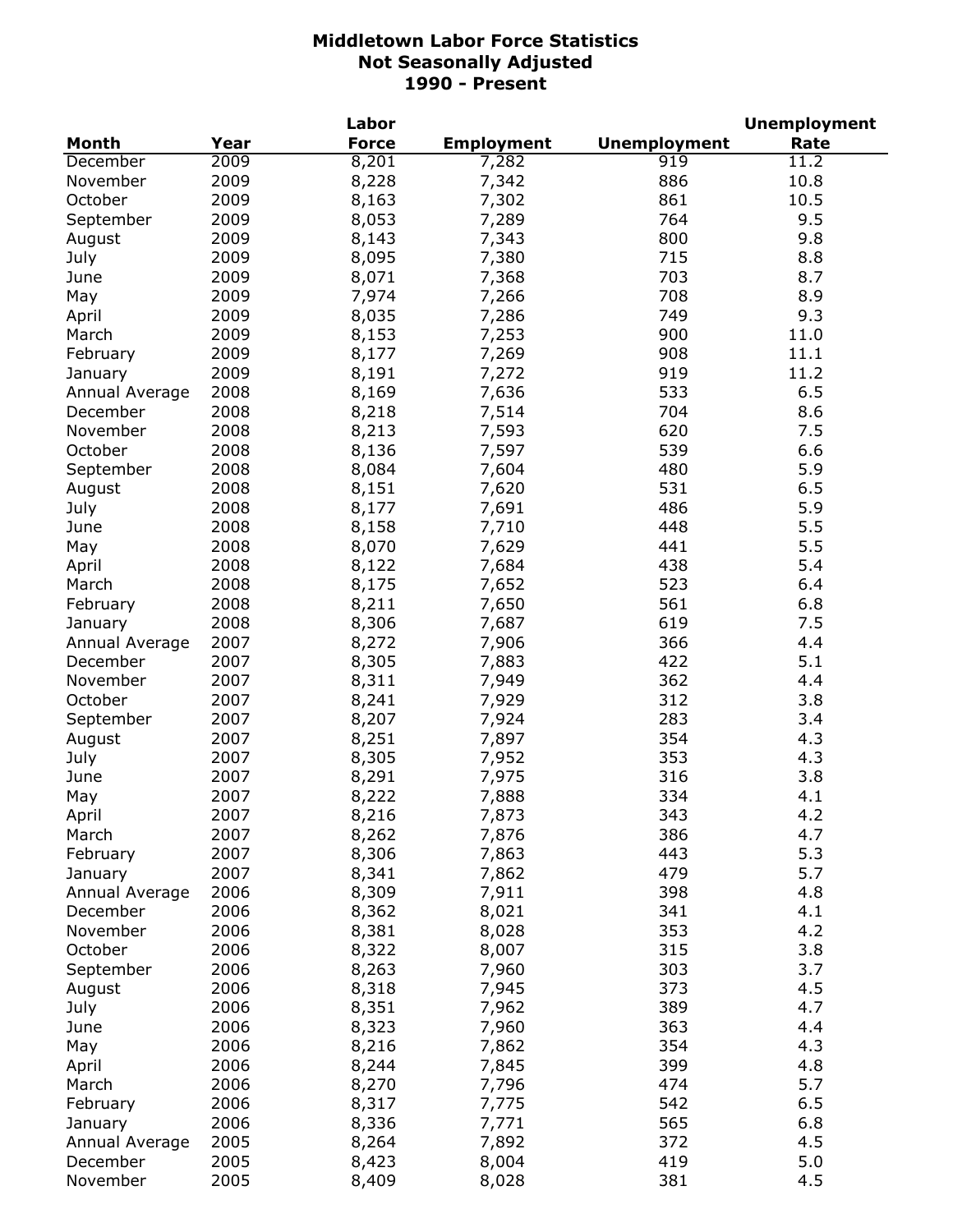|                           |              | Labor          |                   |                     | <b>Unemployment</b> |
|---------------------------|--------------|----------------|-------------------|---------------------|---------------------|
| <b>Month</b>              | Year         | <b>Force</b>   | <b>Employment</b> | <b>Unemployment</b> | Rate                |
| October                   | 2005         | 8,312          | 7,997             | 315                 | $\overline{3.8}$    |
| September                 | 2005         | 8,275          | 7,959             | 316                 | 3.8                 |
| August                    | 2005         | 8,315          | 7,974             | 341                 | 4.1                 |
| July                      | 2005         | 8,302          | 7,967             | 335                 | 4.0                 |
| June                      | 2005         | 8,240          | 7,933             | 307                 | 3.7                 |
| May                       | 2005         | 8,129          | 7,844             | 285                 | 3.5                 |
| April                     | 2005         | 8,139          | 7,813             | 326                 | 4.0                 |
| March                     | 2005         | 8,195          | 7,751             | 444                 | 5.4                 |
| February                  | 2005         | 8,219          | 7,723             | 496                 | 6.0                 |
| January                   | 2005         | 8,203          | 7,705             | 498                 | 6.1                 |
| Annual Average            | 2004         | 8,263          | 7,873             | 390                 | 4.7                 |
| December                  | 2004         | 8,313          | 7,941             | 372                 | 4.5                 |
| November                  | 2004         | 8,317          | 7,972             | 345                 | 4.1                 |
| October                   | 2004         | 8,229          | 7,935             | 294                 | 3.6                 |
| September                 | 2004         | 8,171          | 7,895             | 276                 | 3.4                 |
| August                    | 2004         | 8,257          | 7,907             | 350                 | 4.2                 |
| July                      | 2004         | 8,312          | 7,935             | 377                 | 4.5                 |
| June                      | 2004         | 8,289          | 7,903             | 386                 | 4.7                 |
| May                       | 2004         | 8,178          | 7,813             | 365                 | 4.5                 |
| April                     | 2004         | 8,193          | 7,807             | 386                 | 4.7                 |
| March                     | 2004         | 8,262          | 7,771             | 491                 | 5.9                 |
| February                  | 2004         | 8,282          | 7,786             | 496                 | 6.0                 |
| January                   | 2004         | 8,349          | 7,805             | 544                 | 6.5                 |
| Annual Average            | 2003         | 8,462          | 8,059             | 403                 | 4.8                 |
| December                  | 2003         | 8,489          | 8,096             | 393                 | 4.6                 |
| November                  | 2003         | 8,506          | 8,122             | 384                 | 4.5                 |
| October                   | 2003         | 8,415          | 8,088             | 327                 | 3.9                 |
|                           | 2003         | 8,379          | 8,062             | 317                 | 3.8                 |
| September                 | 2003         | 8,443          | 8,070             | 373                 | 4.4                 |
| August<br>July            | 2003         | 8,467          | 8,100             | 367                 | 4.3                 |
| June                      | 2003         |                |                   | 377                 | 4.4                 |
|                           | 2003         | 8,500<br>8,392 | 8,123<br>8,025    | 367                 | 4.4                 |
| May<br>April              | 2003         | 8,420          | 8,043             | 377                 | 4.5                 |
| March                     | 2003         | 8,482          | 8,004             | 478                 | 5.6                 |
|                           |              |                |                   |                     |                     |
| February                  | 2003<br>2003 | 8,527          | 8,006<br>7,963    | 521<br>557          | 6.1<br>6.5          |
| January<br>Annual Average | 2002         | 8,520          | 8,030             | 384                 | 4.6                 |
| December                  | 2002         | 8,414<br>8,556 |                   | 412                 | 4.8                 |
| November                  | 2002         | 8,550          | 8,144             | 388                 | 4.5                 |
| October                   | 2002         | 8,465          | 8,162<br>8,127    | 338                 | 4.0                 |
| September                 | 2002         | 8,429          | 8,109             | 320                 | 3.8                 |
|                           | 2002         | 8,466          | 8,082             | 384                 | 4.5                 |
| August<br>July            | 2002         | 8,455          | 8,086             | 369                 | 4.4                 |
| June                      | 2002         | 8,414          | 8,062             | 352                 | 4.2                 |
|                           | 2002         | 8,321          | 7,965             | 356                 | 4.3                 |
| May                       |              |                |                   |                     | 4.5                 |
| April                     | 2002         | 8,315          | 7,938             | 377<br>417          | 5.0                 |
| March                     | 2002         | 8,341          | 7,924             | 440                 | 5.3                 |
| February                  | 2002         | 8,370          | 7,930             | 456                 | 5.5                 |
| January                   | 2002         | 8,291          | 7,835             | 320                 | 3.8                 |
| Annual Average            | 2001         | 8,353<br>8,410 | 8,033             | 329                 | 3.9                 |
| December                  | 2001         |                | 8,081             | 307                 | 3.7                 |
| November                  | 2001         | 8,389<br>8,351 | 8,082             | 283                 | 3.4                 |
| October                   | 2001         | 8,337          | 8,068<br>8,066    | 271                 | 3.3                 |
| September                 | 2001         |                |                   |                     |                     |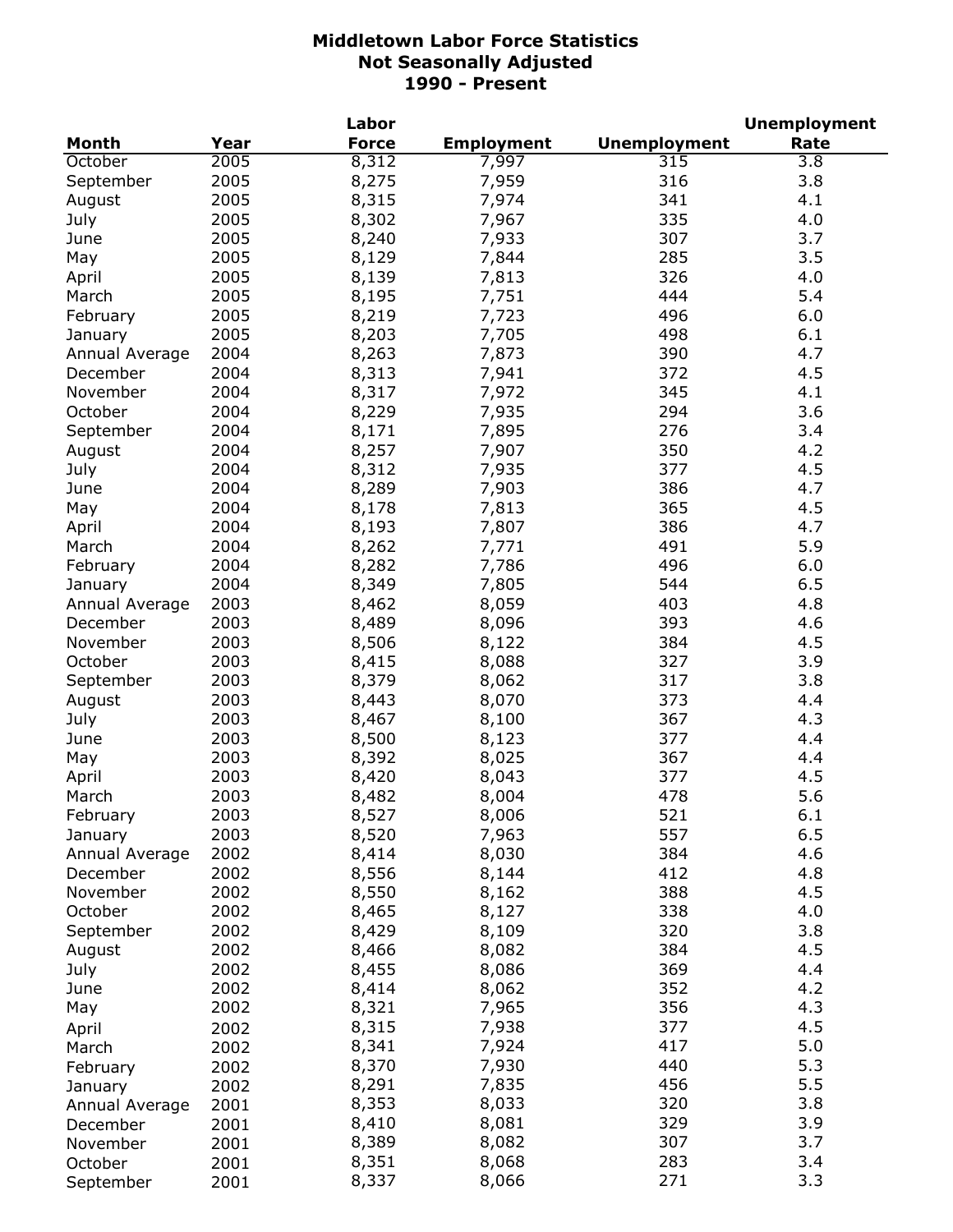|                |      | Labor        |                   |                     | <b>Unemployment</b> |
|----------------|------|--------------|-------------------|---------------------|---------------------|
| Month          | Year | <b>Force</b> | <b>Employment</b> | <b>Unemployment</b> | Rate                |
| August         | 2001 | 8,332        | 8,020             | 312                 | 3.7                 |
| July           | 2001 | 8,398        | 8,072             | 326                 | 3.9                 |
| June           | 2001 | 8,368        | 8,061             | 307                 | 3.7                 |
| May            | 2001 | 8,251        | 7,976             | 275                 | 3.3                 |
| April          | 2001 | 8,288        | 7,998             | 290                 | 3.5                 |
| March          | 2001 | 8,358        | 7,991             | 367                 | 4.4                 |
| February       | 2001 | 8,371        | 7,992             | 379                 | 4.5                 |
| January        | 2001 | 8,385        | 7,988             | 397                 | 4.7                 |
| Annual Average | 2000 | 8,495        | 8,191             | 304                 | 3.6                 |
| December       | 2000 | 8,535        | 8,262             | 273                 | 3.2                 |
| November       | 2000 | 8,542        | 8,255             | 287                 | 3.4                 |
| October        | 2000 | 8,464        | 8,218             | 246                 | 2.9                 |
| September      | 2000 | 8,437        | 8,188             | 249                 | 3.0                 |
|                | 2000 | 8,504        | 8,199             | 305                 | 3.6                 |
| August         |      | 8,495        | 8,213             | 282                 | 3.3                 |
| July           | 2000 | 8,507        | 8,243             | 264                 | 3.1                 |
| June           | 2000 | 8,432        | 8,161             | 271                 | 3.2                 |
| May            | 2000 |              |                   | 263                 | 3.1                 |
| April          | 2000 | 8,464        | 8,201             |                     |                     |
| March          | 2000 | 8,501        | 8,133             | 368                 | 4.3                 |
| February       | 2000 | 8,511        | 8,107             | 404                 | 4.7                 |
| January        | 2000 | 8,540        | 8,107             | 433                 | 5.1                 |
| Annual Average | 1999 | 8,466        | 8,160             | 306                 | 3.6                 |
| December       | 1999 | 8,378        | 8,099             | 279                 | 3.3                 |
| November       | 1999 | 8,472        | 8,186             | 286                 | 3.4                 |
| October        | 1999 | 8,629        | 8,360             | 269                 | 3.1                 |
| September      | 1999 | 8,864        | 8,596             | 268                 | 3.0                 |
| August         | 1999 | 9,177        | 8,848             | 329                 | 3.6                 |
| July           | 1999 | 9,332        | 9,030             | 302                 | 3.2                 |
| June           | 1999 | 9,056        | 8,785             | 271                 | 3.0                 |
| May            | 1999 | 8,417        | 8,160             | 257                 | 3.1                 |
| April          | 1999 | 8,065        | 7,820             | 245                 | 3.0                 |
| March          | 1999 | 7,738        | 7,401             | 337                 | 4.4                 |
| February       | 1999 | 7,739        | 7,352             | 387                 | 5.0                 |
| January        | 1999 | 7,725        | 7,284             | 441                 | 5.7                 |
| Annual Average | 1998 | 8,104        | 7,731             | 373                 | 4.6                 |
| December       | 1998 | 7,880        | 7,566             | 314                 | 4.0                 |
| November       | 1998 | 8,002        | 7,687             | 315                 | 3.9                 |
| October        | 1998 | 8,176        | 7,864             | 312                 | 3.8                 |
| September      | 1998 | 8,423        | 8,106             | 317                 | 3.8                 |
| August         | 1998 | 8,624        | 8,313             | 311                 | 3.6                 |
| July           | 1998 | 8,818        | 8,491             | 327                 | 3.7                 |
| June           | 1998 | 8,596        | 8,302             | 294                 | 3.4                 |
| May            | 1998 | 8,072        | 7,753             | 319                 | 4.0                 |
| April          | 1998 | 7,781        | 7,446             | 335                 | 4.3                 |
| March          | 1998 | 7,672        | 7,126             | 546                 | 7.1                 |
| February       | 1998 | 7,595        | 7,084             | 511                 | 6.7                 |
| January        | 1998 | 7,606        | 7,029             | 577                 | 7.6                 |
| Annual Average | 1997 | 8,367        | 7,942             | 425                 | 5.1                 |
| December       | 1997 | 8,056        | 7,636             | 420                 | 5.2                 |
| November       | 1997 | 8,207        | 7,802             | 405                 | 4.9                 |
| October        | 1997 | 8,362        | 8,015             | 347                 | 4.1                 |
| September      | 1997 | 8,842        | 8,490             | 352                 | 4.0                 |
| August         | 1997 | 9,128        | 8,732             | 396                 | 4.3                 |
| July           | 1997 | 9,114        | 8,724             | 390                 | 4.3                 |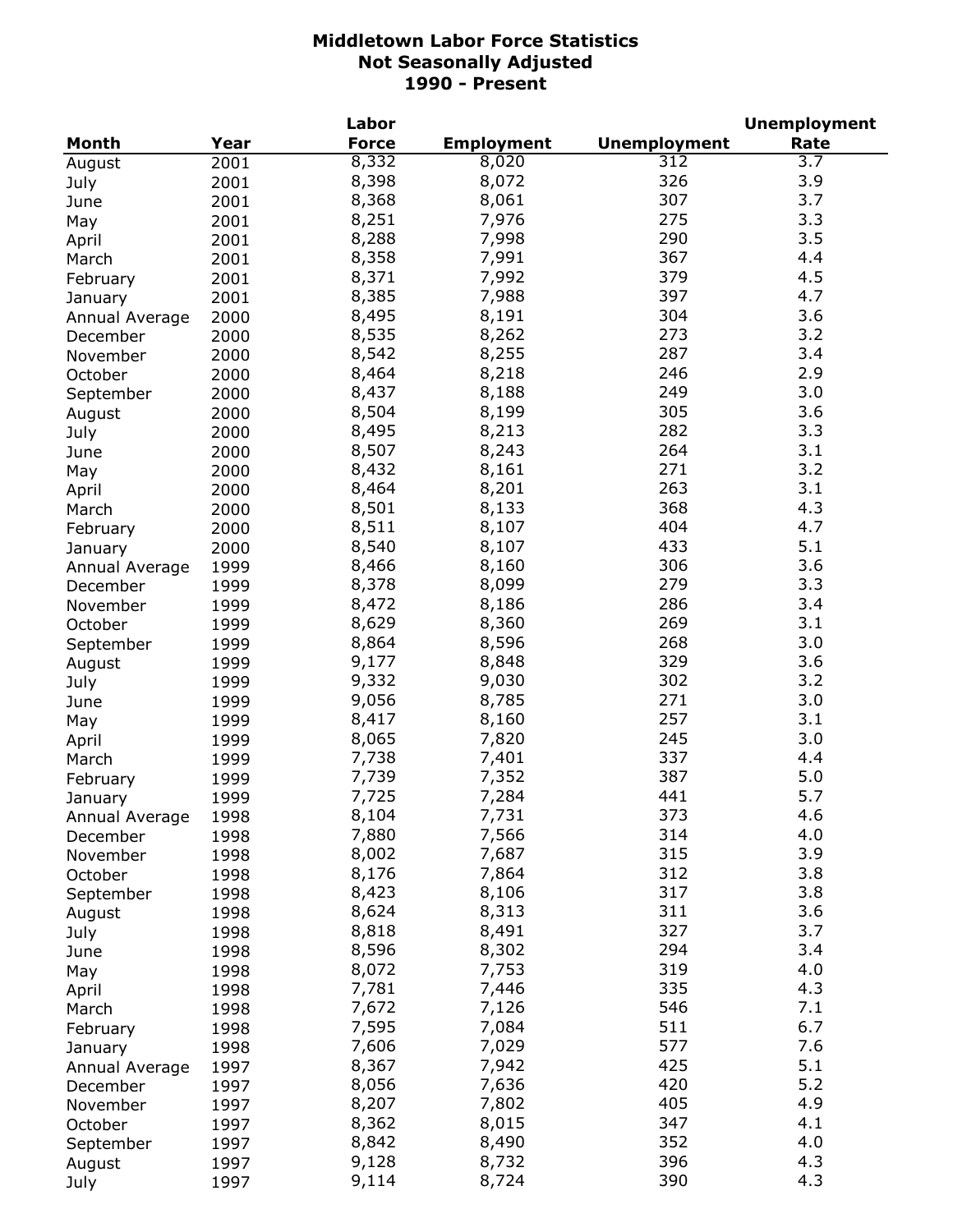|                |      | Labor        |                   |                     | <b>Unemployment</b> |
|----------------|------|--------------|-------------------|---------------------|---------------------|
| <b>Month</b>   | Year | <b>Force</b> | <b>Employment</b> | <b>Unemployment</b> | Rate                |
| June           | 1997 | 8,998        | 8,611             | 387                 | $\overline{4.3}$    |
| May            | 1997 | 8,452        | 8,078             | 374                 | 4.4                 |
| April          | 1997 | 8,163        | 7,746             | 417                 | 5.1                 |
| March          | 1997 | 7,799        | 7,289             | 510                 | 6.5                 |
| February       | 1997 | 7,673        | 7,135             | 538                 | 7.0                 |
| January        | 1997 | 7,616        | 7,047             | 569                 | 7.5                 |
| Annual Average | 1996 | 7,974        | 7,575             | 399                 | 5.0                 |
|                | 1996 | 7,788        | 7,397             | 391                 | 5.0                 |
| December       |      | 7,851        | 7,497             | 354                 | 4.5                 |
| November       | 1996 | 8,097        |                   | 316                 | 3.9                 |
| October        | 1996 |              | 7,781             |                     |                     |
| September      | 1996 | 8,417        | 8,027             | 390                 | 4.6                 |
| August         | 1996 | 8,636        | 8,300             | 336                 | 3.9                 |
| July           | 1996 | 8,794        | 8,497             | 297                 | 3.4                 |
| June           | 1996 | 8,548        | 8,218             | 330                 | 3.9                 |
| May            | 1996 | 7,938        | 7,614             | 324                 | 4.1                 |
| April          | 1996 | 7,563        | 7,191             | 372                 | 4.9                 |
| March          | 1996 | 7,382        | 6,871             | 511                 | 6.9                 |
| February       | 1996 | 7,324        | 6,769             | 555                 | 7.6                 |
| January        | 1996 | 7,345        | 6,732             | 613                 | 8.3                 |
| Annual Average | 1995 | 7,714        | 7,220             | 494                 | 6.4                 |
| December       | 1995 | 7,483        | 7,048             | 435                 | 5.8                 |
| November       | 1995 | 7,530        | 7,138             | 392                 | 5.2                 |
| October        | 1995 | 7,734        | 7,355             | 379                 | 4.9                 |
| September      | 1995 | 8,031        | 7,629             | 402                 | 5.0                 |
| August         | 1995 | 8,207        | 7,783             | 424                 | 5.2                 |
| July           | 1995 | 8,425        | 7,980             | 445                 | 5.3                 |
| June           | 1995 | 8,088        | 7,655             | 433                 | 5.4                 |
|                |      | 7,676        | 7,235             | 441                 | 5.7                 |
| May            | 1995 | 7,378        | 6,885             | 493                 | 6.7                 |
| April          | 1995 | 7,304        |                   | 625                 | 8.6                 |
| March          | 1995 |              | 6,679             |                     |                     |
| February       | 1995 | 7,301        | 6,618             | 683                 | 9.4                 |
| January        | 1995 | 7,407        | 6,634             | 773                 | 10.4                |
| Annual Average | 1994 | 7,660        | 7,116             | 544                 | 7.1                 |
| December       | 1994 | 7,193        | 6,719             | 474                 | 6.6                 |
| November       | 1994 | 7,307        | 6,864             | 443                 | $6.1$               |
| October        | 1994 | 7,494        | 7,043             | 451                 | 6.0                 |
| September      | 1994 | 7,825        | 7,409             | 416                 | 5.3                 |
| August         | 1994 | 8,125        | 7,673             | 452                 | 5.6                 |
| July           | 1994 | 8,288        | 7,821             | 467                 | 5.6                 |
| June           | 1994 | 8,161        | 7,714             | 447                 | 5.5                 |
| May            | 1994 | 7,694        | 7,271             | 423                 | 5.5                 |
| April          | 1994 | 7,351        | 6,834             | 517                 | 7.0                 |
| March          | 1994 | 7,387        | 6,680             | 707                 | 9.6                 |
| February       | 1994 | 7,462        | 6,694             | 768                 | 10.3                |
| January        | 1994 | 7,637        | 6,670             | 967                 | 12.7                |
| Annual Average | 1993 | 7,972        | 7,309             | 663                 | 8.3                 |
| December       | 1993 | 7,748        | 7,048             | 700                 | 9.0                 |
| November       | 1993 | 7,831        | 7,223             | 608                 | 7.8                 |
| October        | 1993 | 8,092        | 7,386             | 706                 | 8.7                 |
|                |      | 8,145        | 7,592             | 553                 | 6.8                 |
| September      | 1993 |              |                   | 556                 | 6.6                 |
| August         | 1993 | 8,405        | 7,849             |                     |                     |
| July           | 1993 | 8,511        | 7,984             | 527                 | 6.2                 |
| June           | 1993 | 8,380        | 7,795             | 585                 | 7.0                 |
| May            | 1993 | 7,954        | 7,335             | 619                 | 7.8                 |